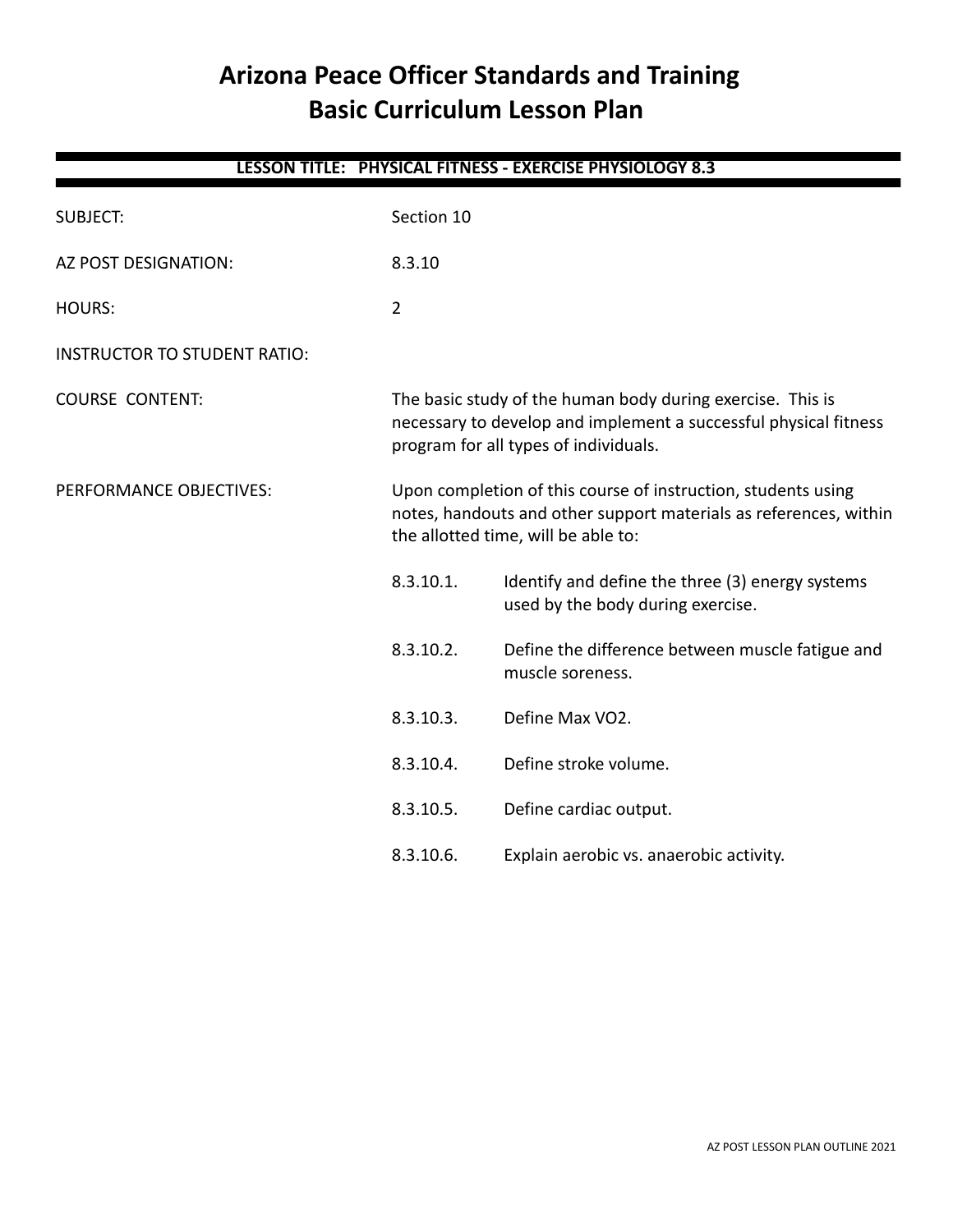| LESSON TITLE: PHYSICAL FITNESS<br><b>EXERCISE PHYSIOLOGY</b>                                                                                                                                                                                             | PAGE: 2                                                                                                                                                                                          |                                                                                                                       |  |  |
|----------------------------------------------------------------------------------------------------------------------------------------------------------------------------------------------------------------------------------------------------------|--------------------------------------------------------------------------------------------------------------------------------------------------------------------------------------------------|-----------------------------------------------------------------------------------------------------------------------|--|--|
| DATE FIRST PREPARED:<br>PREPARED BY:<br><b>REVIEWED - REVISED:</b><br><b>REVIEWED - REVISED:</b><br><b>REVIEWED - REVISED:</b><br><b>REVIEWED - REVISED:</b><br>REVIEWED - REVISED:<br>REVIEWED - REVISED:<br>AZ POST - APPROVAL:<br>AZ POST - APPROVAL: | October 1997<br>Lt. Angela Kwan, Phoenix P.D.<br>Lt. Angela Kwan, Phoenix P.D.<br>AZPOST (DocX)<br><b>Richard Watling</b><br>Lori Wait                                                           | DATE: February 2004<br>DATE: April 2022<br>DATE:<br>DATE:<br>DATE:<br>DATE:<br>DATE: June 2004<br>DATE: April 2022    |  |  |
| LIST ANY PREREQUISITES:                                                                                                                                                                                                                                  |                                                                                                                                                                                                  |                                                                                                                       |  |  |
| <b>LEAD INSTRUCTOR:</b>                                                                                                                                                                                                                                  |                                                                                                                                                                                                  |                                                                                                                       |  |  |
| BACK-UP INSTRUCTOR(S):                                                                                                                                                                                                                                   |                                                                                                                                                                                                  |                                                                                                                       |  |  |
| <b>INSTRUCTOR REFERENCES:</b>                                                                                                                                                                                                                            | 1.<br>Katch (published 1996).<br>2.<br>Institute for Aerobic Research.                                                                                                                           | Exercise Physiology, Fourth Edition, by McArdle, Katch and<br>Physical Fitness Specialist Manual issued by the Cooper |  |  |
| <b>CLASS LEVEL:</b>                                                                                                                                                                                                                                      | Instructor                                                                                                                                                                                       |                                                                                                                       |  |  |
| <b>TRAINING AIDS:</b>                                                                                                                                                                                                                                    | Slide show on PowerPoint.                                                                                                                                                                        |                                                                                                                       |  |  |
| <b>INSTRUCTIONAL STRATEGY:</b>                                                                                                                                                                                                                           | Instructional objectives will be obtained through the use of:<br>lecture, reading assignments and group discussion.                                                                              |                                                                                                                       |  |  |
| <b>SUCCESS CRITERIA:</b>                                                                                                                                                                                                                                 | Success in this functional area will be demonstrated through the<br>attainment of a 70% passing grade on a written objective<br>examination comprising multiple choice and true/false questions. |                                                                                                                       |  |  |
| <b>COMPUTER FILE NAME:</b>                                                                                                                                                                                                                               | 8.3.10 Sec 10 Exercise Physiology                                                                                                                                                                |                                                                                                                       |  |  |
| DATE RELEASED TO THE SHARE FILE:                                                                                                                                                                                                                         | May 27, 2022                                                                                                                                                                                     |                                                                                                                       |  |  |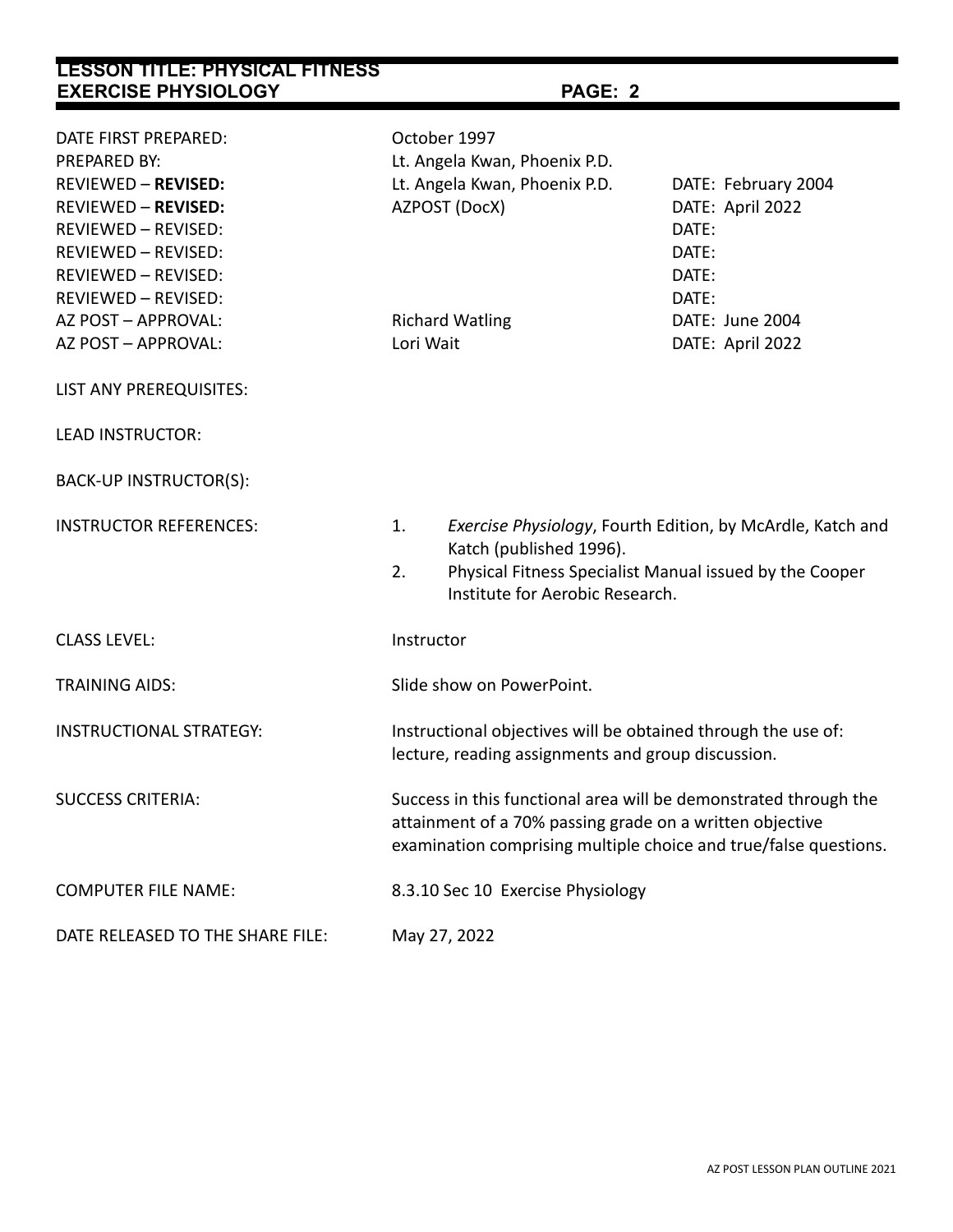### **I. INTRODUCTION**

- A. Instructor(s) (self) introduction.
- B. Preview of performance objectives.

### **II. EXERCISE PHYSIOLOGY**

- A. The study of the function of the body as it responds to exercise.
- B. To develop a safe and effective training program, the fitness instructor should understand the functions of the human body during exercise.
- C. Muscle contractions.
	- 1. There are three (3) types of muscle tissue in the human body:
		- a. Skeletal.
		- b. Smooth.
		- c. Cardiac.
	- 2. All three (3) need Adenosine Triphosphate (ATP) in order to contract.
	- 3. Structure of the skeletal muscle:
		- a. Actin-thin protein filament.
		- b. Myosin-thick protein filament.
		- c. Crossbridge.
		- d. Z line.
		- e. Sarcomere the functional contractile unit of the muscle tissue.
	- 4. Sliding filament theory.
		- a. Developed by Huxley in the 1950's.
		- b. At rest, the actin and myosin overlap each other, but do not touch.
		- c. When a stimulus is received, the muscle shortens and lengthens when the actin and myosin link up via crossbridges and slide across each other without actually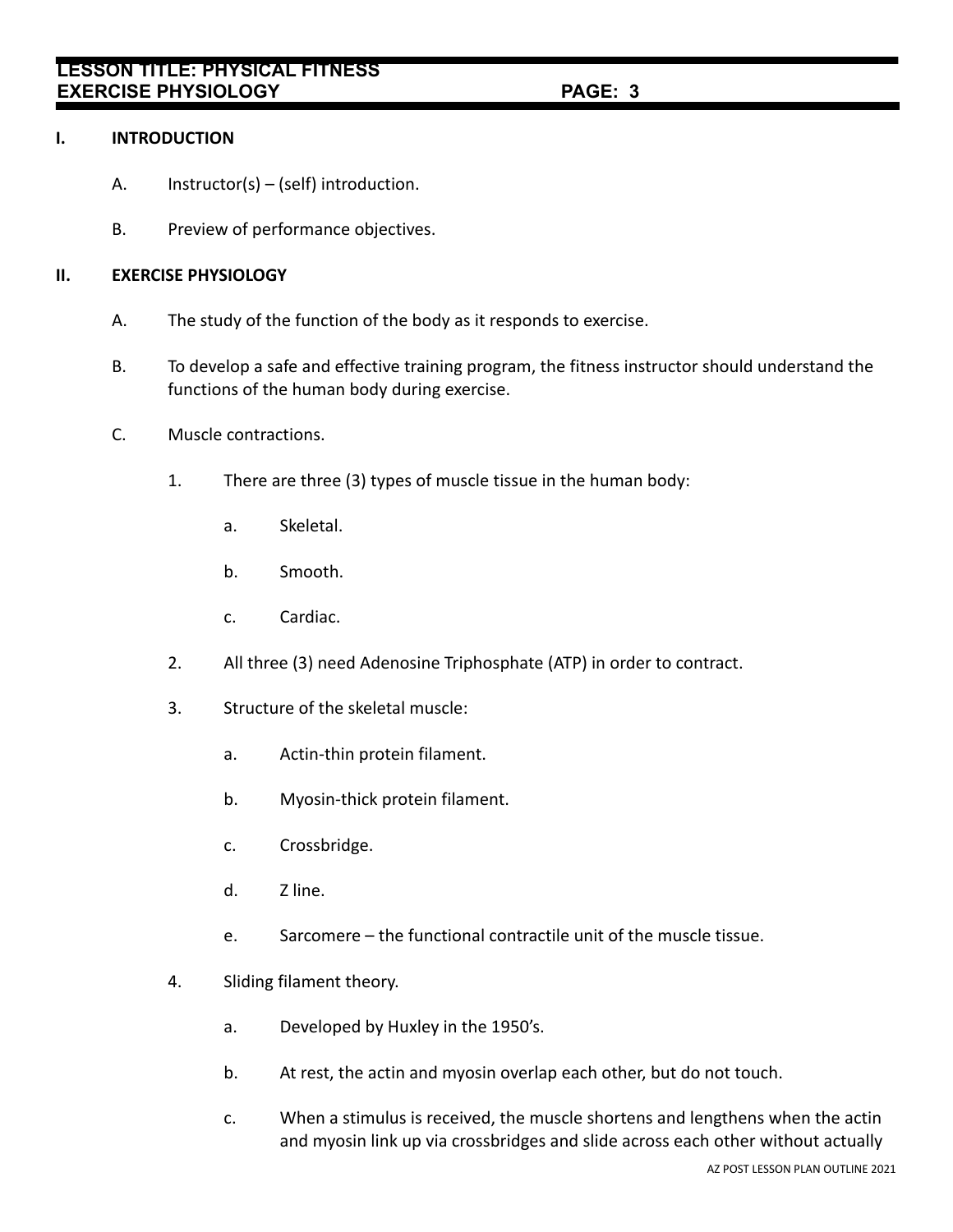changing length.

- d. Calcium, sodium, potassium and ATP must be present to generate a contraction.
- e. Lactic acid can interfere with the crossbridge formation; therefore, resulting in muscle fatigue.
- D. Adenosine Triphosphate (ATP) the chemical energy molecule needed in virtually all cells of the body.
	- 1. Needed for glucose transport, synthesis of hormones, enzymes, etc., and muscle contraction.
	- 2. When the terminal phosphate group is split from ATP, energy is released and ATP becomes Adenosine Diphosphate (ADP).
	- 3. ATP is utilized at the cross bridge between actin and myosin to generate the muscles ability to contract.
- E. Energy systems.
	- 1. ATP is needed in large amounts to sustain life. There are three (3) types of energy systems, all of which produce ATP. We always use the systems in some combination.
	- 2. ATP-CP system (phosphagen system).
		- a. Creatine (CP) combines with ADP. Creatine phosphate is a high-energy phosphate reservoir.
		- b. Already stored in the muscle; very limited supply.
		- c. Used in short-term, severe exercise up to 10 seconds.
	- 3. Anaerobic Glycolysis.
		- a. **Glucose**  $\rightarrow$  2 lactic acid + 2 ATP.
		- b. The breakdown of glucose in the absence of oxygen.
		- c. Used in high-intensity, short-duration exercise lasting 10-90 seconds.
		- d. Lactic acid:
			- i. Associated with muscle fatigue.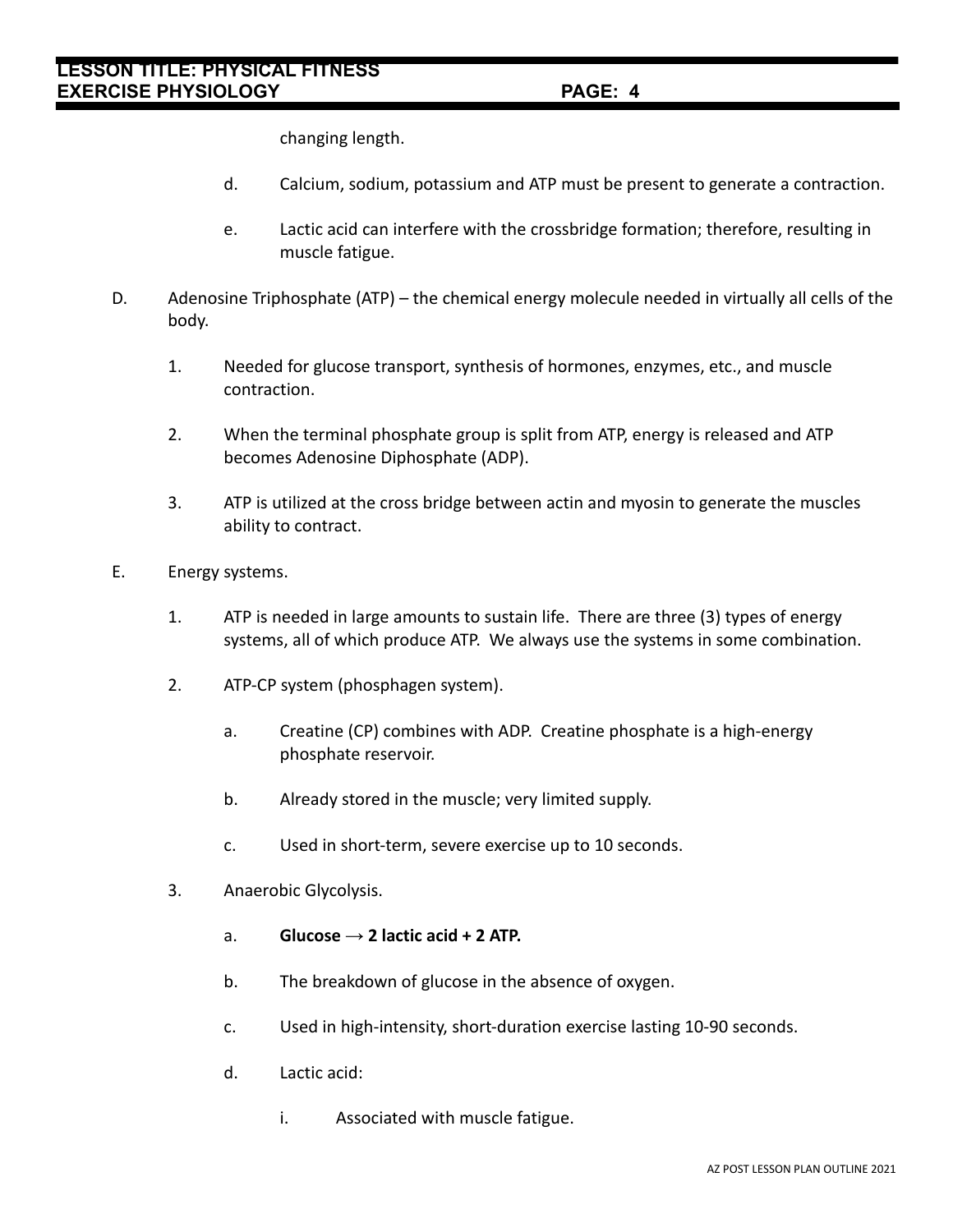- ii. Limiting factor to anaerobic performance.
- iii. Interferes with crossbridge formation.
- iv. Interferes with pH balance within muscle.
- v. Produced when ATP demand is greater than ATP supply.
- vi. Lactic acid is not the cause of muscle soreness.
- 4. Aerobic system:
	- a. Aerobic Glycolysis.
		- i. **Glucose + 6O2 → 36 ATP + 6 H2O + 6 CO2 + Heat.**
		- ii. **Fatty acid oxidation**.
		- iii. **Fatty acid + 23 O2 → 129 ATP + 16 H2O + 6 CO2 + Heat.**
	- b. The breakdown of glucose, glycogen and fatty acids in the presence of oxygen.
	- c. Used in activities that last longer than two (2) minutes; lower intensity and longer duration.
	- d. Fatty acid oxidation predominates after 20 minutes of exercise.
- F. Fuel for exercise.
	- 1. Carbohydrates:
		- a. Found in the form of blood glucose, muscle glycogen and liver glycogen.
		- b. Dietary sources are fresh fruits, vegetables and whole grains.
	- 2. Fats:
		- a. Found in the form of triglycerides and fatty acids in the bloodstream and as triglycerides in the adipose tissue.
		- b. Always abundantly available as a fuel source.
	- 3. Amino acids (protein):
		- a. Provides a small contribution to ATP production.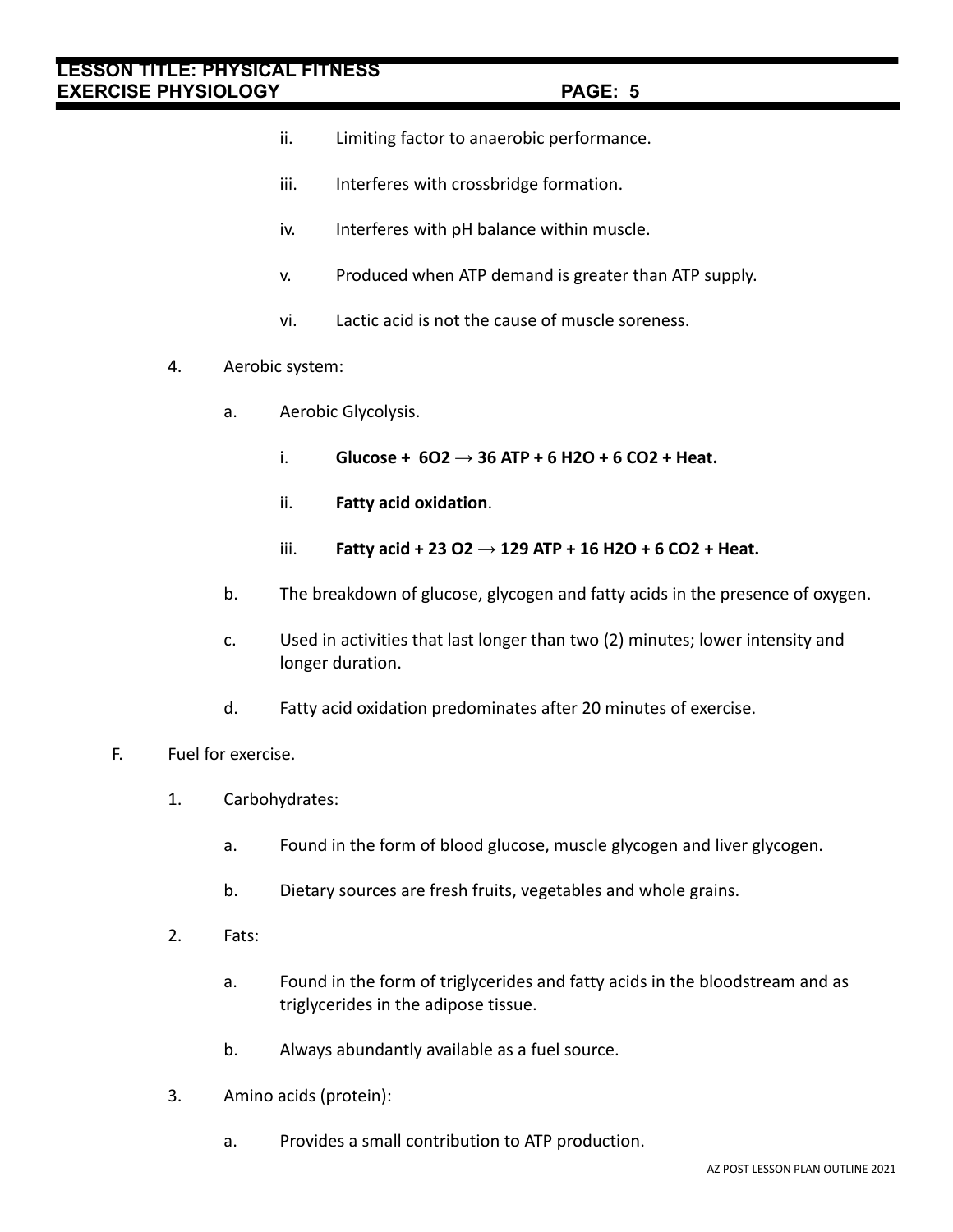- b. Not a prime energy source.
- 4. Ideal diet is 60% carbohydrates, 25% fat and 15% protein.
- 5. We are always utilizing a combination of fats and carbohydrates during rest and exercise. This is determined by:
	- a. Availability of fuel.
	- b. Intensity of exercise.
	- c. Duration of exercise.
	- d. Cardiovascular level.
- G. Types of muscle fibers:
	- 1. Slow oxidative or Type I (a.k.a. slow twitch fibers).
		- a. Fatigue resistant.
		- b. Weakest fiber.
		- c. Found predominantly in endurance athletes (marathoners, triathletes, 10k, etc.).
	- 2. Fast oxidative glycolytic or Type II-A.
		- a. Fatigue resistant.
		- b. Stronger fiber.
		- c. Found predominantly in middle distance athletes (one mile, 3k, 5k, etc.).
	- 3. Fast glycolytic or Type II-B (fast twitch fibers).
		- a. Fatigue quickly.
		- b. Strongest fiber.
		- c. Found predominantly in strength/power/ speed athletes (100m, powerlifter, etc.).

#### **III. METABOLIC RATE**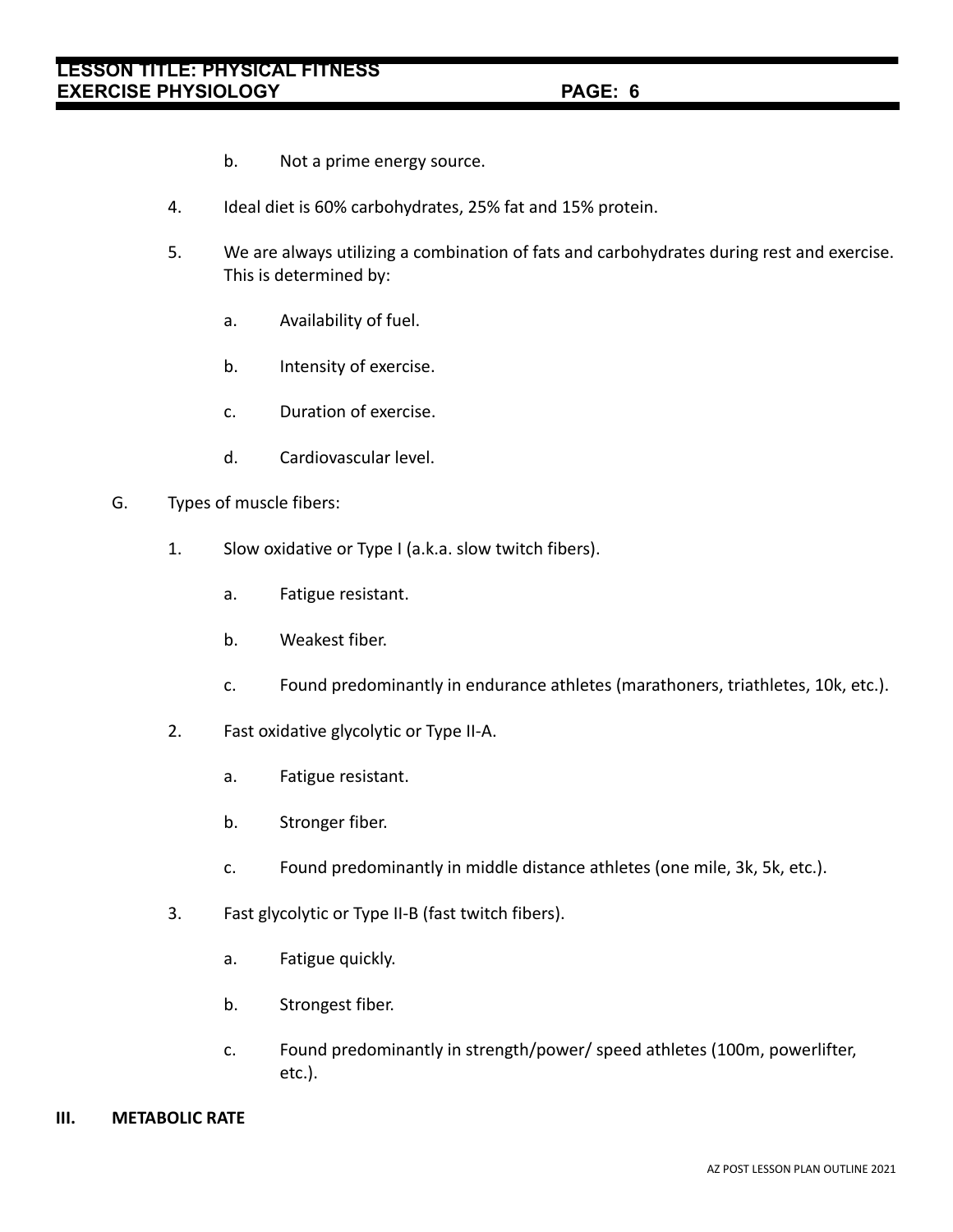# **LESSON TITLE: PHYSICAL FITNESS EXERCISE PHYSIOLOGY** 2020 2020 2021 21:20 20:20

- A. Metabolic rate is the rate of calorie expenditure and is closely related to oxygen consumption.
- B. Resting metabolic rate is the amount of oxygen consumed at any given time during rest.
- C. The average amount of oxygen consumed at rest is 3.5 ml/kg/minute or MET (metabolic equivalent).
	- 1. Individuals below this level have a low metabolism.
	- 2. Individuals above this level have a high metabolism.
- D. A calorie is defined as the amount of heat necessary to raise the temperature of one (1) gram of water by one degree (1°) centigrade.
	- 1. When food is broken down into ATP, heat is given off as a waste product.
	- 2. About 70% of the available energy in food is lost as heat.
- E. Determining metabolic rate.
	- 1. Heat given off by the body can be measured by a method called direct calorimetry (very expensive and time consuming).
	- 2. Indirect calorimetry is much easier and takes less time.

Expired air is collected and the oxygen content is measured.

- 3. Resting metabolic rate can be estimated using the Harris-Benedict formula. (See Addendum.)
	- a. The subject must be completely sedentary and have a normal metabolism.
	- b. The margin of error is +/- 10%.
- F. Factors affecting resting metabolic rates are:
	- 1. Age.
	- 2. Thermic effect of food. (Yo-yo diets.)
	- 3. Malnutrition.
	- 4. The thyroid gland.
	- 5. Testosterone.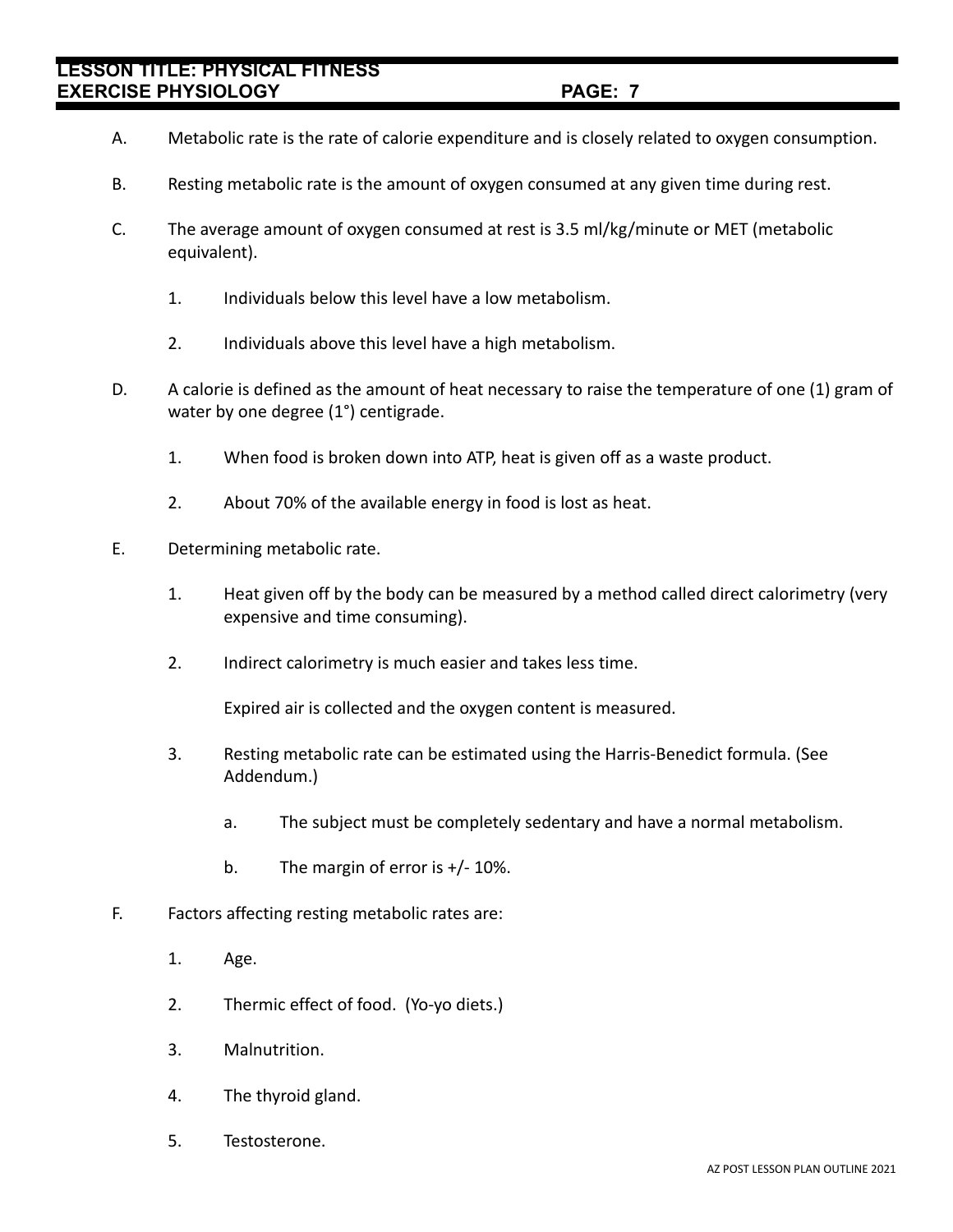- 6. Sympathetic stimulation (release of epinephrine and norepinephrine).
- 7. Exercise/amount of lean body mass.
- 8. Climate.
- G. Recovery process:
	- 1. Exercise increases metabolic rate.
	- 2. Return to resting levels after exercise depends on intensity and duration.
	- 3. Calories are still being burned after exercise because of a rise in body temperature and the energy utilized in replenishing glycogen.
	- 4. Low-intensity and longer-duration exercises are very effective for weight loss.

### **IV. CARDIO RESPIRATORY PHYSIOLOGY**

- A. Terms to know:
	- 1. Cardiac output the amount of blood pumped by the heart per minute. Expressed in liters/minute.
	- 2. Stroke volume the amount of blood pumped by the heart per beat. Expressed in ml/beat.
	- 3. A-V O2 difference the difference in the amount of oxygen in the arteries vs. veins.
	- 4. Max VO2 or VO2 max the maximal amount of oxygen utilized by the body per minute. Expressed in ml/kg/min.
- B. Formulas to know:
	- 1. Cardiac output = heart rate x stroke volume  $Q = HR \times SV.$
	- 2. Oxygen consumption = cardiac output x arteriovenous oxygen difference  $\sqrt{Q}$  = Q x a-v O2 difference.

## **V. CARDIOVASCULAR TRAINING**

A. In order for cardiovascular endurance to improve, the body must be forced to perform work so that large amounts of oxygen are consumed. Frequency, intensity, duration and mode of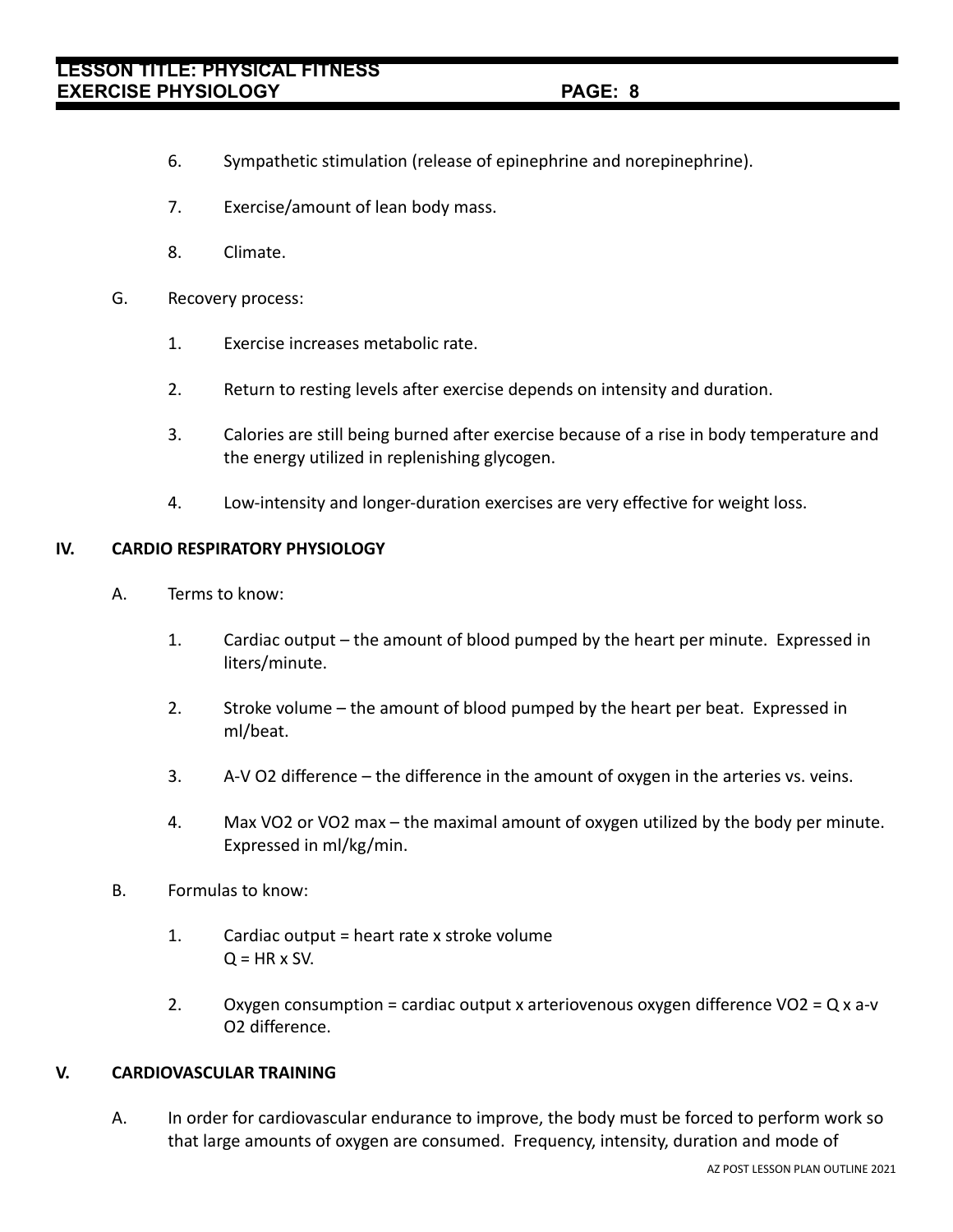exercise determine this.

- 1. Heart rate during aerobic exercise is usually a reliable reflection of how much oxygen is being consumed.
- 2. High heart rate usually indicates high oxygen consumption.
- 3. Aerobic activity performed at 70% of one's maximum heart rate will show an improvement in cardiovascular endurance.
- 4. Aerobic activities are characterized by the use of large amounts of oxygen, use of large muscles, rhythmical in nature, and can be maintained for longer than 20 minutes at moderate intensity.
- 5. Examples are: Running, biking, rowing, swimming, brisk walking, cross country skiing and stair climbing.
- 6. Current fitness levels are determined through assessment (1.5 mile run, 1-mile walk, etc.).
- B. Calculation of target heart rate range:
	- 1. Determine the predicted maximal heart rate. (Cooper's adaptation of Karvonen Formula.)
		- a. Males:  $205 \frac{1}{2}$  age \*
		- b. Females: 220 age (Karvonen Formula)
	- 2. Subtract the resting heart rate in beats/minute from the predicted maximal heart rate. This is called the heart rate reserve.
	- 3. Multiply the results of step two (2) by the desired intensity range (i.e., 60% to 70%).
	- 4. Add the resting heart rate back to the results of step three (3). This is the target heart range (THR).
	- 5. To determine a 10-second heart rate range, divide the upper and lower end by six (6).
	- 6. Individuals taking beta blockers should not be given a training heart rate zone unless the actual maximal heart rate, without beta blockers, is known. Beta blockers are used to lower heart rate.
		- a. The Borg Scale (the rate of perceived exertion) can be used for these individuals.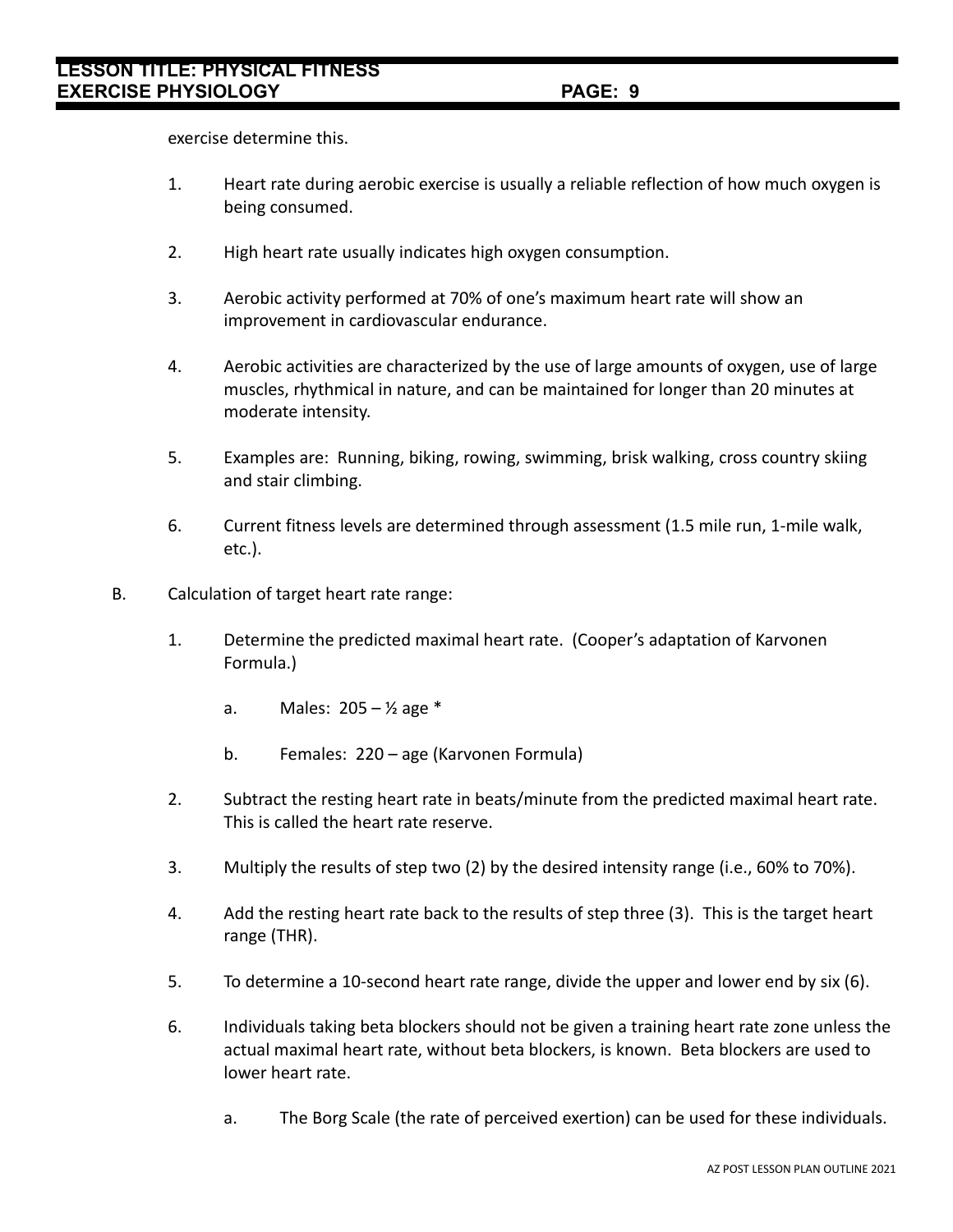b. Individuals are asked to rate his/her perceived exertion during exercise. On a scale, "six (6)" is very, very light and "20" is very, very hard.

## **VI. ADAPTATIONS TO AEROBIC TRAINING**

- A. Increased number and size of mitochondria.
- B. Increased Q max.
- C. Increased max stroke volume.
- D. Increased max a-v O2 difference.
- E. Increased VO2 max.
- F. Increased myoglobin.
- G. Increased capillary density.
- H. Increased ability to oxidize fats.
- I. Increased blood volume.
- J. Increased heart volume.
- K. Increased strength of ventilatory muscles.
- L. Increased ability to store glycogen.
- M. Decreased heart rate.

#### **VII. THE EFFECTS OF AGING**

- A. The aging process is inevitable.
- B. Defined as "the diminished capacity to regulate the internal environment, resulting in a decreased probability of survival."
- C. Humans differ in their rates of aging based on many factors:
	- 1. Genetics.
	- 2. Disease.
	- 3. Dietary habits.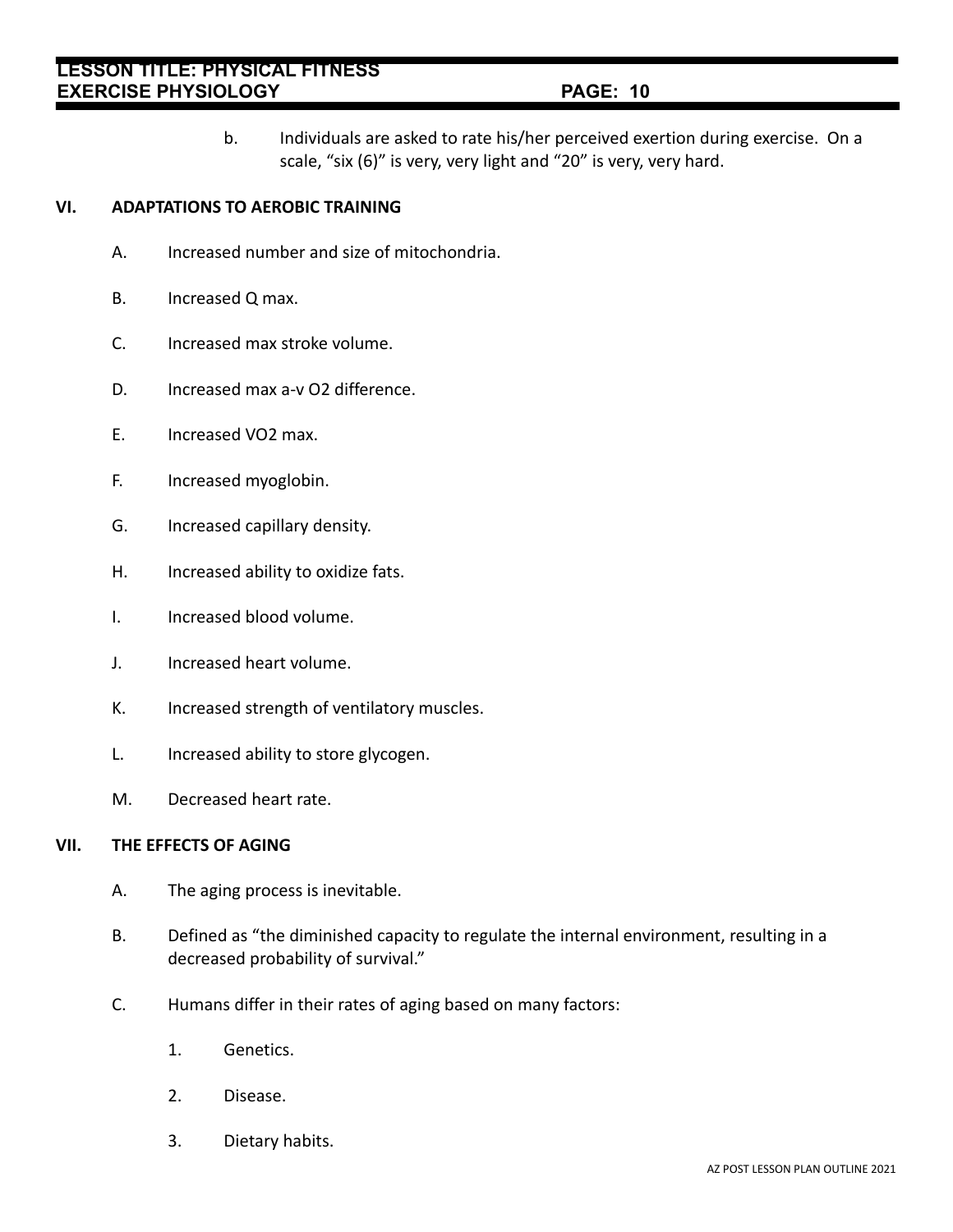- 4. Physical activity/fitness levels.
- D. Aging has a negative impact on both maximal cardiac output and max a-v O2 difference.
- E. The maximum heart rate (MHR) declines by approximately one (1) beat per year as we age.
	- 1.  $205 \frac{1}{2}$  age for males = MHR.
	- 2.  $220 age$  for females = MHR.
	- 3. The possible cause is the stiffening of the heart walls.
- F. Maximal stroke volume is affected because the valves of the veins begin to deteriorate thus reducing the amount of blood returning to the heart.
	- 1. The valves of the heart also deteriorate.
	- 2. The size of the heart will also decrease.
- G. Strength declines with age.
	- 1. Muscle atrophy.
	- 2. Loss of Type II muscle fibers.
	- 3. Inability to recruit muscle fibers.
- H. It is never too late to begin a strength-training program.
	- 1. A lifestyle of cardiovascular and strength training can slow down the aging process of most of the above maladies.
	- 2. A study performed with elderly subjects showed that a strength-training program improved muscle strength and muscle mass significantly.

### **VIII. PHYSIOLOGICAL DIFFERENCE BETWEEN MEN AND WOMEN**

- A. The fitness instructor should understand the differences in physiology between men and women.
	- 1. Hormones.
		- a. Testosterone: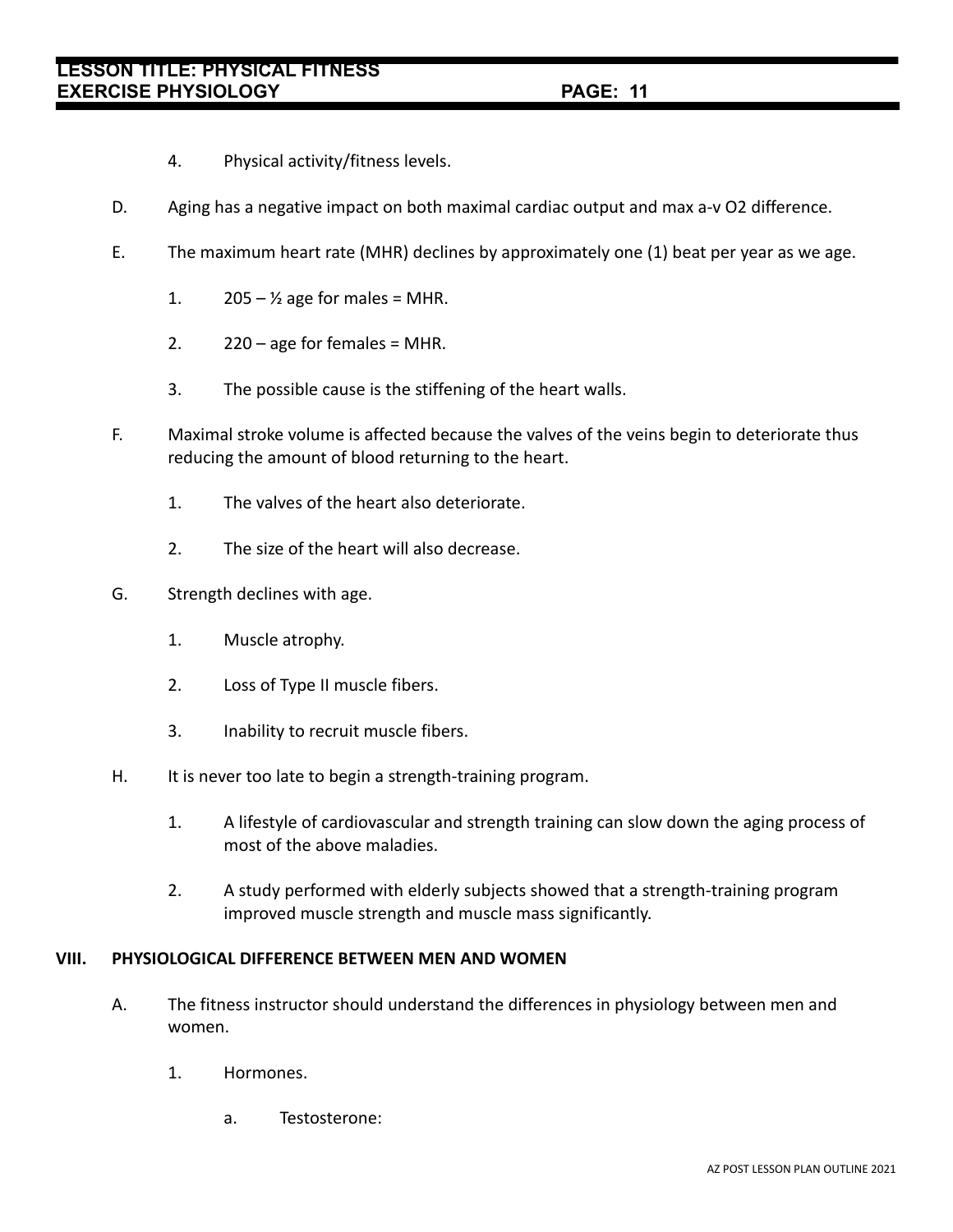- i. Significant for muscle enlargement.
- ii. Develops secondary, male sex characteristics.
- iii. Higher levels are found in men.
- b. Estrogen:
	- i. Helps the body from body fat.
	- ii. Retains calcium in the bones.
	- iii. Higher levels found in women.
- B. Red blood cell (RBC) production.
	- 1. Blood carries nutrients throughout the body.
	- 2. Blood transports oxygen to muscle and tissue.
	- 3. Iron deficiencies in women affect RBC production while testosterone increases RBC production.
- C. Muscle vs. fat.
	- 1. Women have a higher percentage of body fat than men. (Essential body fat % Women +12%, Men = 3%.)
		- a. Properties of estrogen.
		- b. Needed for childbearing.
	- 2. Men have more lean muscle mass.
		- a. Properties of testosterone.
- D. Bone density.
	- 1. Estrogen helps the bones retain calcium.
		- a. During menopause, estrogen production reduces significantly.
		- b. Without proper calcium reservoirs, loss of bone density will occur.
	- 2. Osteoporosis.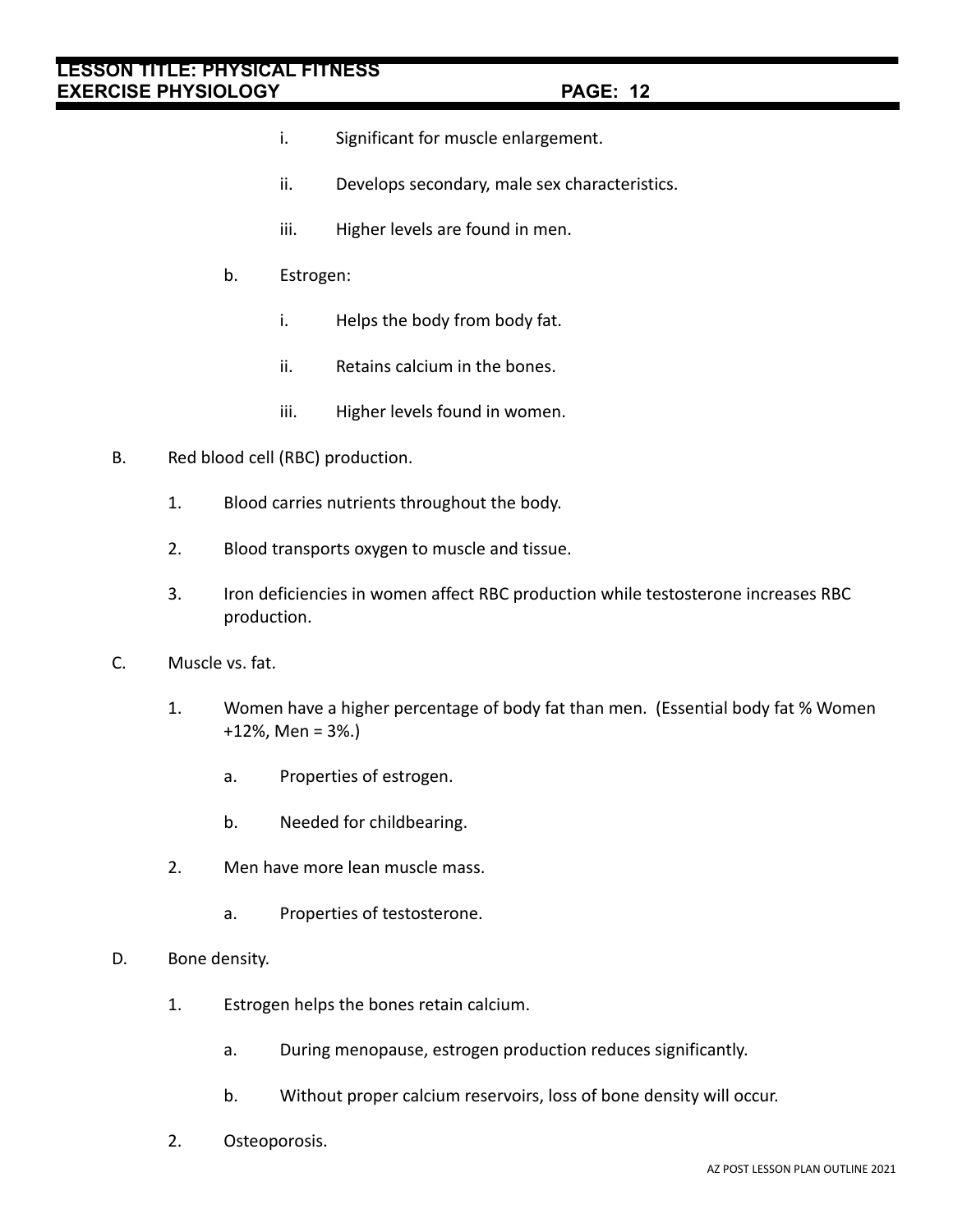- a. Afflicts 24-25 million Americans.
	- i. Ninety percent (90%) are women.
	- ii. In older individuals, especially women over 60, it has reached near epidemic proportions.
- b. Low bone density leads to bone fractures particularly in the hip, wrist and vertebrae.
	- i. Cause of 1-1.5 million fractures a year.
	- ii. Hip fractures in the elderly have shown a 15% mortality rate because of complications.
	- iii. Annual healthcare cost for osteoporosis is 7-10 billion dollars.
- 3. Osteoporosis is preventable and treatable.
	- a. Risk factors are:
		- i. Age.
		- ii. Female.
		- iii. Fair skin (Anglo/Asian).
		- iv. Low body weight.
		- v. Childless.
		- vi. Sedentary lifestyle.
		- vii. Cigarette smoking.
		- viii. Excessive caffeine intake.
		- ix. Excessive alcohol intake.
		- x. Excessive protein intake.
		- xi. Menopause.
		- xii. Amenorrhea.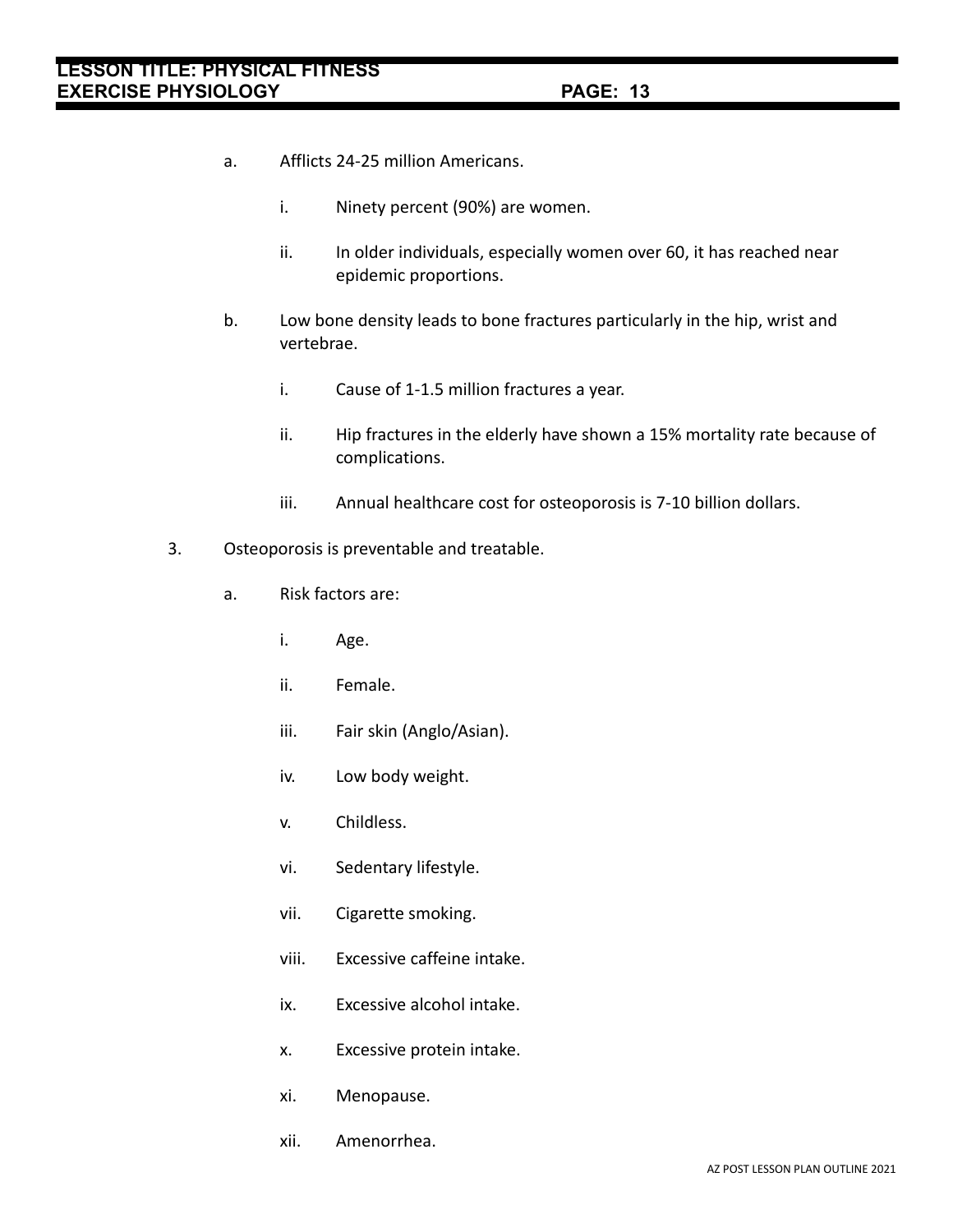- xiii. Inadequate boron and vitamin C.
- xiv. Other unknown factors.
- b. Most of the above-listed risk factors can be avoided through a lifestyle change simply, proper nutrition and regular exercise.
- E. Other physiological differences:
	- 1. The average man stands taller and weighs more than the average woman.
	- 2. Size and strength are determined by the length of the skeletal bones, amount of muscle fibers and the size of the lung and heart.
	- 3. Biomechanical differences are:
		- a. The size of the joint levers which affect joint movement.
		- b. Physique women tend to have wider hips and narrower shoulders.

#### **IX. RACIAL DIFFERENCES IN PHYSIOLOGY**

- A. Differences in physiology of Olympic athletes have a significant effect on performance.
- B. Black sprinters and high jumpers tend to have longer legs and narrower hips than their white counterparts.
- C. These biomechanics assist in propelling.
- D. Asian athletes have shorter legs in relation to the torso.
	- 1. Advantageous in short and long distance running.
	- 2. Also in weightlifting.

#### **X. CONCLUSION**

- A. Review of performance objectives.
- B. Final questions and answers.
- C. Instructor closing comment(s).